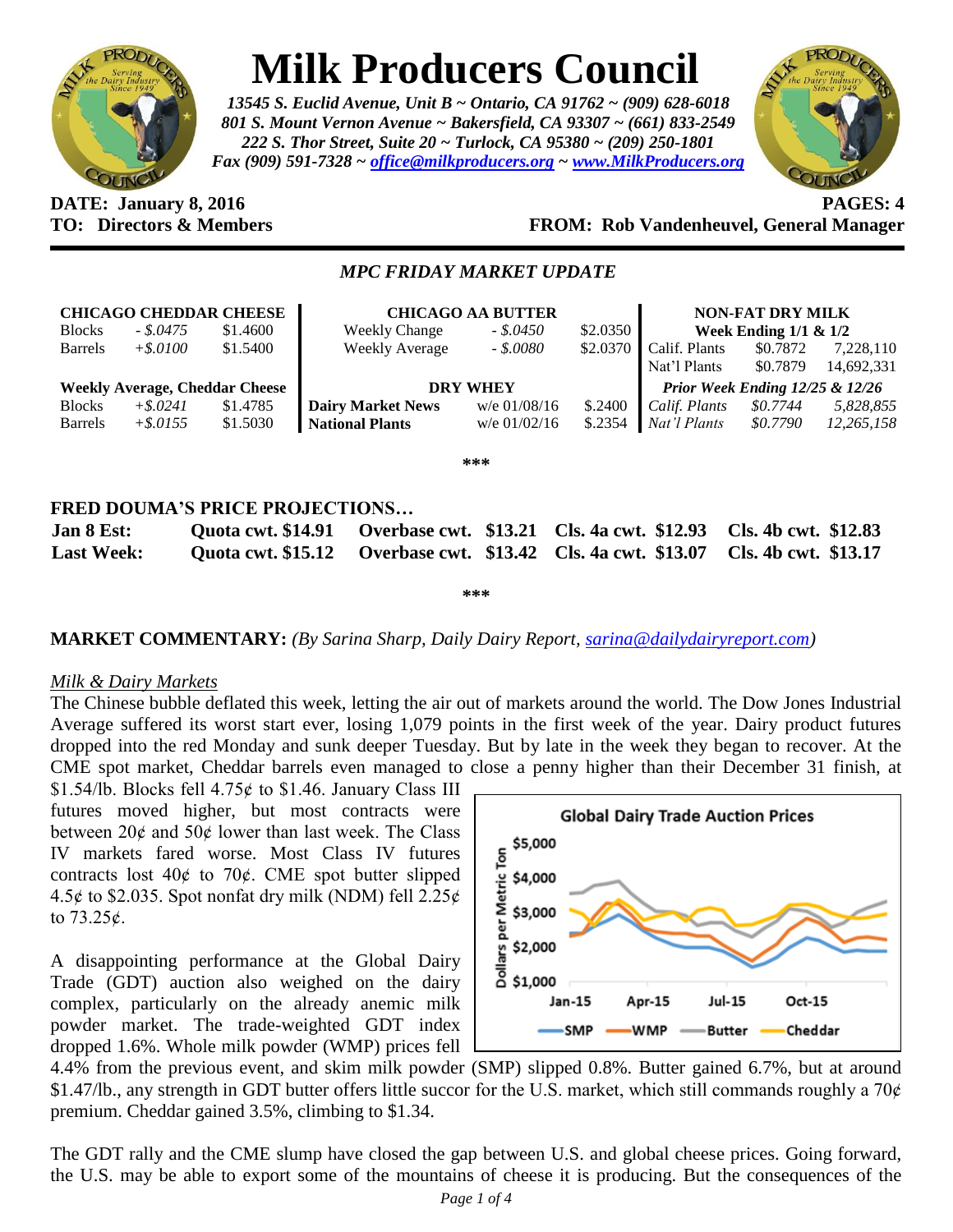previous disconnect between the U.S. and global marketplace are still manifest. U.S. exports of cheese and curd in November totaled 50.5 million pounds, down 6.8% from a year ago. Imports climbed to 48.1 million pounds, putting the net trade at 2.4 million pounds, the smallest monthly figure since late 2012. January through November cheese and curd exports were 14% lower than last year, while imports were up 23%.

Meanwhile, U.S. cheese production remains robust. Output in November totaled 975.7 million pounds, up 0.6% from a year ago to the greatest daily average total on record (though short of the December 2014 record in absolute terms). In Wisconsin, cheese output jumped 4% from a year ago.



U.S. butter production totaled 150.8 million pounds in November, up 4.4% from a year ago and up 5.6% from October on a daily average basis. Once again, California reported a sizeable year-over-year drop in butter output,



but nearby states more than made up the deficit. Golden State butter production fell 3.9% from November 2014 volumes, but butter output in the West surged 8.2%. Product continues to pour in from overseas and stockpiles are growing. Butter imports jumped to 6.9 million pounds in November, the highest monthly total since May 2004. Exports are negligible. The U.S. was a net butter importer in 2015, taking in 12.3 million pounds more than it shipped out in January through November.

Milk powder is one of the few bright spots in the dairy

export profile. Despite the strong dollar and stiff competition, U.S. exports of NDM totaled 93.9 million pounds, slightly higher than prior year volumes. January through November NDM exports were 0.5% higher than 2014 shipments. Still, dairy product exports totaled just 12.7% of U.S. milk output in November, according to the U.S. Dairy Export Council, the lowest share of production since January. Imports added back the equivalent of 4% of total milk solids production to U.S. dairy product supplies.

So far, low prices have been enough to stimulate fresh demand for milk powder. But end users have had ample opportunity to stock up; they may decide  $-$  like China did in 2014 – that their warehouses are full enough. Meanwhile, stocks are large and driers are running full throttle. U.S. manufacturers were sitting on 200.5 million pounds of NDM as of November 30. This is shy of the record-breaking inventories in 2014, but huge by historical standards. November stocks averaged 126 million pounds from 2009 to 2013. Combined production of NDM and SMP in November totaled 170.2 million pounds, down 6.6% from 2014 but nearly 15% greater than the 2009 to 2013 average.

Meanwhile, manufacturers in Europe are selling some product into public storage through the government's intervention purchase program. As the *Daily Dairy* 

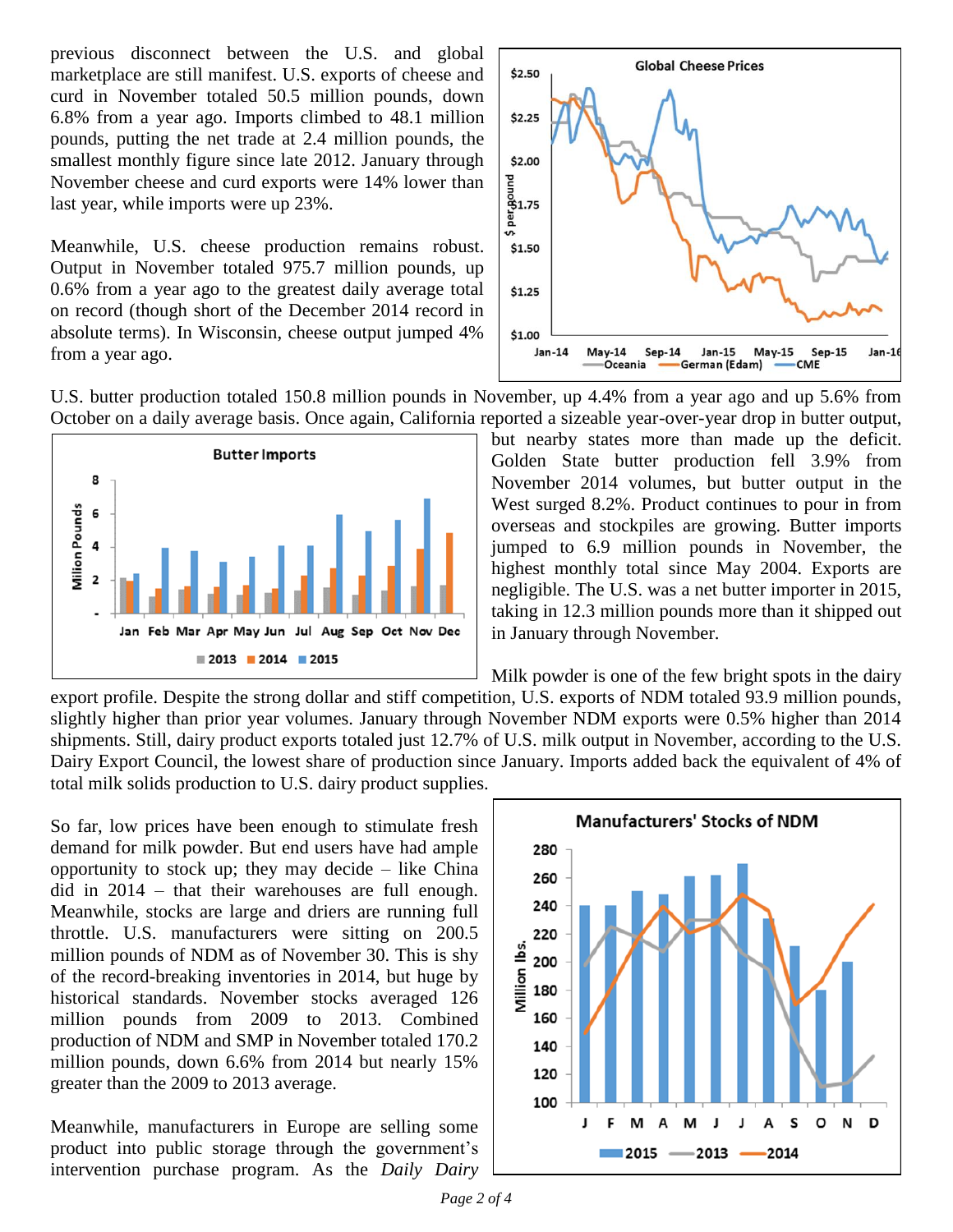*Report* noted today, "these supplies will anchor the global market until demand surges or supply retracts enough to use up inventories and boost prices. It could take a while."

For the week ending December 26, dairy cow slaughter totaled 42,558 head, up 0.5% from the same week a year ago. Slaughter was diminished due to the Christmas holiday. As the year drew to a close, the 2015 cull rate was 3.5% ahead of the 2014 pace.

The cattle markets suffered a painful collapse in early December, but they rallied back and the bulls were bellowing as the year began. Carcass weights are finally coming down, and cold, stormy weather across the Plains foretells further declines. Beef demand typically climbs in January; consumers are ready for some red meat after their Christmas hams. None of these bullish fundamentals mattered this week. The cattle rally came to an abrupt halt when the stock market



collapsed. Beef is a luxury item. No one is in the mood for a steak after watching the value of their retirement account drop 6% in a week.

## *Grain Markets*

The grain markets were quiet ahead of next week's Crop Production and World Agricultural Supply and Demand Estimate reports. For months the grain markets have been drifting lower amidst plentiful supplies, but they are anxiously awaiting the January update, which has a tendency to surprise. Today March corn settled at \$3.57, down 1.75 $\epsilon$ . January soybeans climbed 8.25 $\epsilon$  to \$8.795.

The weather in South America improved this week, with heavy rains in northern Brazil. The very first combines are rolling, but most of the harvest is still a month or two away. Once the preferred supplies, the U.S. is fast becoming the residual market in a world with plenty of corn and soybeans. The strong dollar isn't helping matters.

\*\*\*

**ANOTHER MONTH OF THE CALIFORNIA DISCOUNT WITH NO HELP FROM THE "RELIEF":**  *(By Rob Vandenheuvel)* Another month is in the books, and again, two things remained constant: (1) California's Class 4b price continues to be significantly below the Federal Order Class III price *(by a margin of \$1.54/cwt in December)*; and (2) the temporary "relief" that began in August 2015 provided no actual "relief" from that

Discount in December. In other words, the California Discount would have been \$1.54/cwt whether or not CDFA implemented their temporary change to the Class 4b formula.

So five months into the temporary price calculation that was heralded

| <b>CDFA's Temporary Class 4b Adjustment*</b>                                                      |          |                                                                |                             |  |  |  |  |
|---------------------------------------------------------------------------------------------------|----------|----------------------------------------------------------------|-----------------------------|--|--|--|--|
|                                                                                                   | Nov '15  | What it would have<br>been without CDFA's<br><b>Adjustment</b> | Aug '15 -<br><b>Present</b> |  |  |  |  |
| <b>California Class 4b Price</b>                                                                  | \$12.90  | Exactly the same                                               | \$14.55                     |  |  |  |  |
| <b>FMMO Class III Price</b>                                                                       | \$14.44  | Exactly the same                                               | \$15.46                     |  |  |  |  |
| <b>Discount</b>                                                                                   | (\$1.54) | (\$1.54)                                                       | (\$0.91)                    |  |  |  |  |
| * CDFA's temporary changes to the Class 4b pricing formula are set for<br>August 2015 - July 2016 |          |                                                                |                             |  |  |  |  |

as a positive adjustment for California producers, we've had: One month where we saw a positive impact on the Class 4b price of approximately \$0.28/cwt (August); One month where we saw a negative impact on the Class 4b price of approximately \$0.25/cwt (October); and now Three months where we saw absolutely no impact on the Class 4b price (September, November and December).